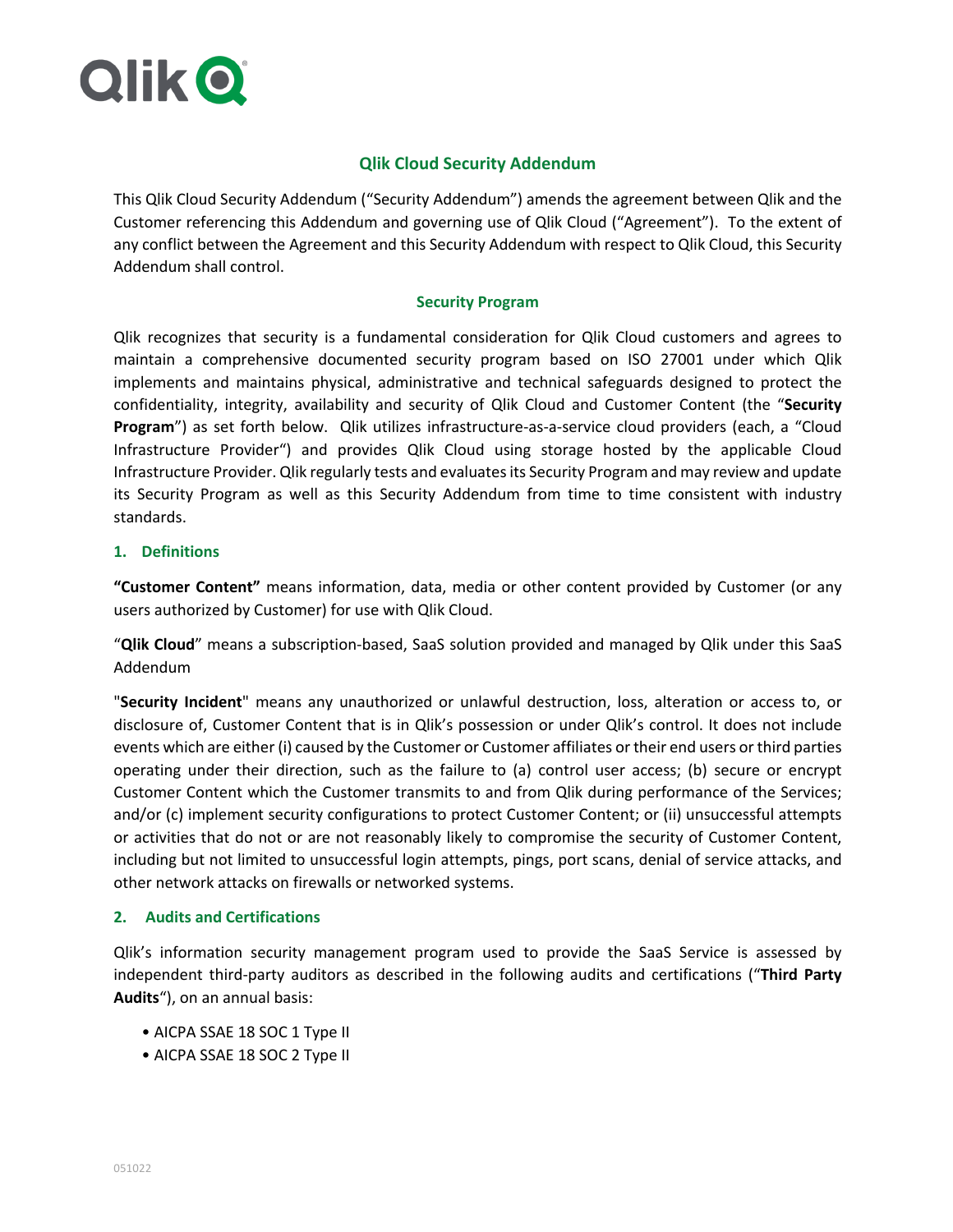

• ISO/IEC 27001:2013

## **3. Hosting Location of Customer Content**

The hosting location of Customer Content is determined by the location of the production instance of Qlik Cloud in the region selected by Customer upon initial tenant creation.

# **4. Encryption**

**4.1. Encryption of Customer Content.** Qlik encrypts Customer Content at-rest using AES 256-bit (or better) encryption. Qlik uses Transport Layer Security (TLS) 1.2 (or better) for Customer Content in-transit over untrusted networks.

**4.2. Encryption Key Management.** Qlik provides per-tenant encryption keys, where the keys are updated when a customer saves changes to files within their tenant Qlik logically separates encryption keys from Customer Content.

### **5. System & Network Security**

**5.1. Access Controls.** Qlik Cloud is a no-view service where Qlik's *internal* network and Qlik Personnel are separate from the production environment. Qlik personnel do not have direct access to Customer's Content and will not access Customer Content unless Customer invites Qlik into its tenant. The responsibility and access to perform operations, troubleshooting and support activity for the SaaS Service is limited and restricted to Qlik personnel responsible for site reliability. All Qlik personnel access to Qlik Cloud is via a unique user ID, consistent with the principle of least privilege, requires a VPN, as well as multi-factor authentication and passwords.

**5.2. Endpoint Controls.** For access to Qlik Cloud, Qlik Personnel use Qlik-issued laptops which utilize security controls that include, but are not limited to, (i) disk encryption, (ii) endpoint detection and response (EDR) tools to monitor and alert for suspicious activities and Malicious Code (as defined below), and (iii) vulnerability management in accordance with Section 4.7.3 (Vulnerability Management).

**5.3. Separation of Environments.** Qlik logically separates Qlik Cloud production environments from development environments.

**5.4. Firewalls.** Qlik shall protect the Qlik Cloud service using industry standard firewall with deny-all default policies to prevent egress and ingress network traffic protocols other than those that are businessrequired. In addition, Qlik also utilizes WAF technology.

**5.5. Hardening.** Qlik Cloud is hardened using industry-standard practices to protect it from vulnerabilities, including by changing default passwords, removing unnecessary software, disabling or removing unnecessary services, and regular patching as described in this Security Addendum.

### **5.6. Monitoring & Logging.**

**5.6.1. Infrastructure Logs.** Monitoring tools or services, such as network-based IDS, are utilized to log certain activities and changes within Qlik Cloud. These logs are further monitored, analyzed for anomalies and are securely stored to prevent tampering for at least one year.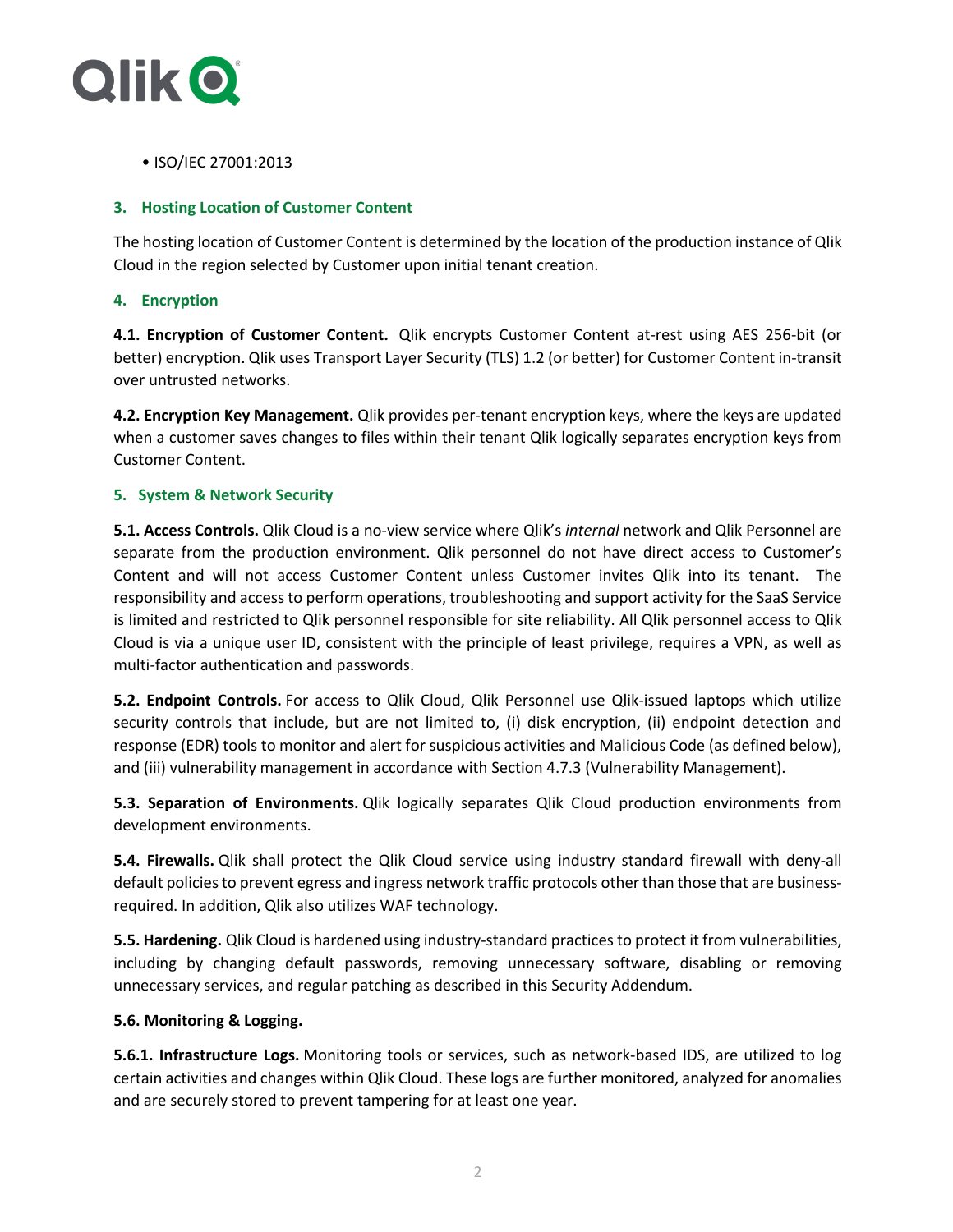

**5.6.2. User Logs.** Customer tenant user logs of certain user activities and changes within their Qlik Cloud tenant are available to Customer for preservation and analysis.

## **5.7. Vulnerability Detection & Management.**

**5.7.1. Anti-Virus & Vulnerability Detection.** Qlik Cloud leverages industry standard threat detection tools with daily signature updates, which are used to monitor and alert for suspicious activities, potential malware, viruses and/or malicious computer code (collectively, "**Malicious Code**"). Qlik does not monitor Customer Content for Malicious Code.

**5.7.2. Penetration Testing & Vulnerability Detection.** Qlik works with an independent third party to conduct penetration tests of Qlik Cloud at least once annually. Qlik also runs weekly vulnerability scans for Qlik Cloud using updated vulnerability databases.

**5.7.3. Vulnerability Management.** Vulnerabilities meeting defined risk criteria trigger alerts and are prioritized for remediation based on their potential impact to the SaaS Service. To assess whether a vulnerability is 'critical', 'high', or 'medium', Qlik leverages the National Vulnerability Database's (NVD) Common Vulnerability Scoring System (CVSS), or where applicable, the U.S.-Cert rating.

# **6. Administrative Controls**

**6.1. Personnel Security.** Qlik conducts background checks on Qlik personnel as part of our standard hiring process, subject to local laws and regulations.

**6.2. Personnel Training.** Qlik maintains a documented security awareness and training program for Qlik personnel.Qlik Personnel are also required to acknowledge and comply with key Qlik security policies.

**6.3. Qlik Risk Management & Threat Assessment.** Qlik's risk management process is modeled on ISO 27001. Qlik conducts an annual risk assessment, which includes Qlik Cloud, to review material changes in the threat environment and to identify potential control deficiencies in order to make recommendations for new or improved controls and threat mitigation strategies.

**6.4. External Threat Intelligence Monitoring.** Qlik reviews external threat intelligence, including US-Cert vulnerability announcements and other trusted sources of vulnerability reports. U.S.-Cert announced vulnerabilities rated as critical or high are prioritized for remediation in accordance with Section 5.7.3 (Vulnerability Management).

**6.5. Vendor Risk Management.** Qlik maintains a vendor risk management program for vendors that process Customer Content designed to ensure each vendor maintains security measures consistent with Qlik's obligations in this Security Addendum. A list of these subprocessor vendors may be found here.

# **7. Physical & Environmental Controls**

**7.1. Cloud Environment Data Centers.** To ensure the Cloud Infrastructure Provider has appropriate physical and environmental controls for its data centers hosting the SaaS Service, Qlik regularly reviews those controls as audited under the Cloud Infrastructure Provider's third-party audits and certifications. Each Cloud Infrastructure Provider shall have a SOC 2 Type II annual audit and ISO 27001 certification, or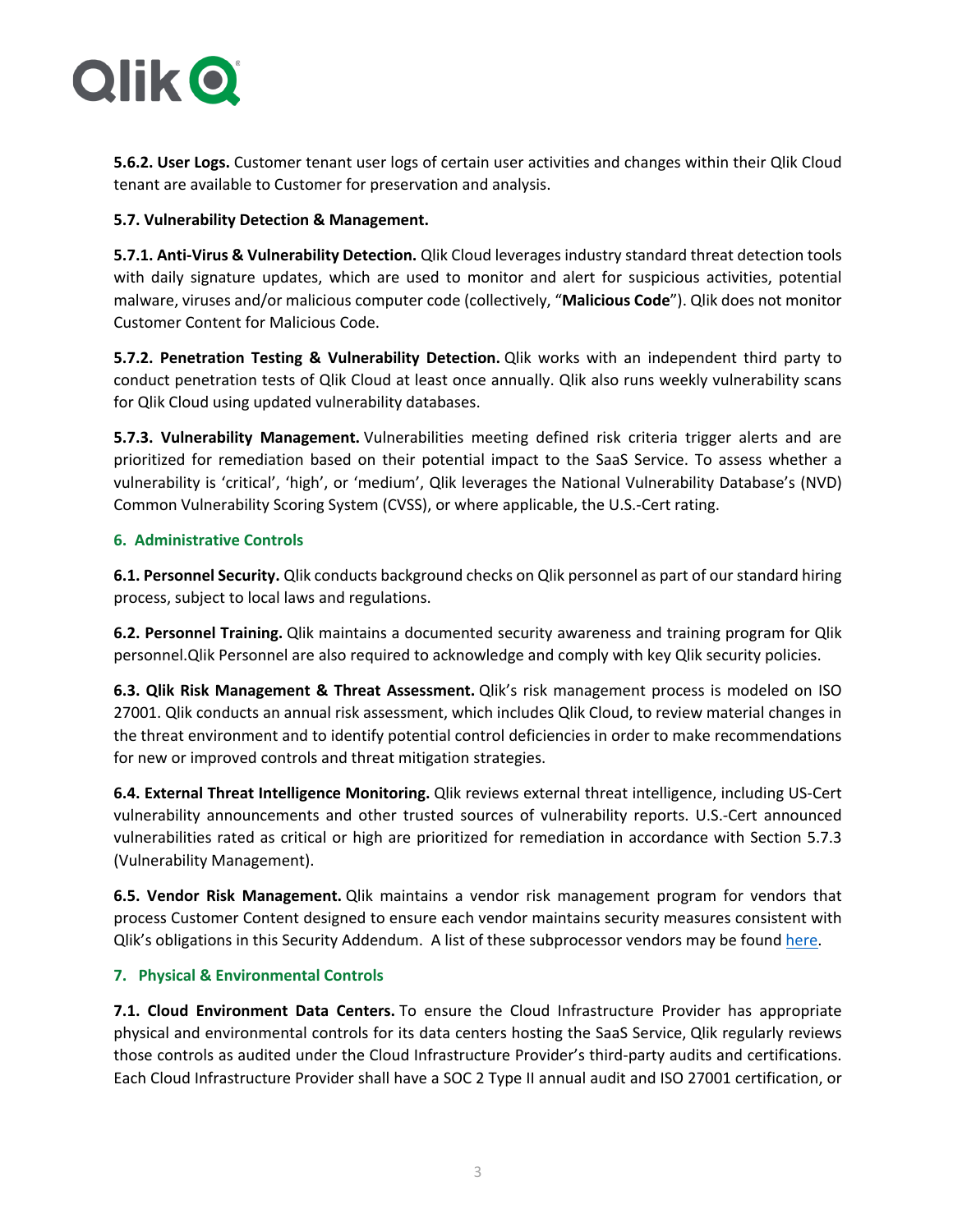

industry recognized equivalent frameworks. Such controls, shall include, but are not limited to, the following:

- 7.1.1. Physical access to the facilities is controlled at building ingress points;
- 7.1.2. Visitors are required to present ID and are signed in;
- 7.1.3. Physical access to servers is managed by access control devices;
- 7.1.4. Physical access privileges are reviewed regularly;
- 7.1.5. Facilities utilize monitor and alarm response procedures;
- 7.1.6. Use of CCTV;
- 7.1.7. Fire detection and protection systems;
- 7.1.8. Power back-up and redundancy systems; and
- 7.1.9. Climate control systems.

**7.2. Qlik Development Locations.** While Customer Content is not hosted at Qlik offices, Qlik's technical, administrative and physical controls for its development locations are covered by its ISO 27001 certification and includes the following:

- 7.2.1. Physical access is controlled at office ingress points;
- 7.2.2. Badge access is required for all personnel and badge privileges are reviewed regularly;
- 7.2.3. Visitors are required to sign in;
- 7.2.4. Inventory of Qlik-issued laptops and network assets;
- 7.2.5. Fire detection and sprinkler systems; and
- 7.2.6. Climate control systems.

### **8. Incident Detection & Response**

8.1. **Security Incident**. Upon becoming aware of a Security Incident, Qlik will notify the Customer and take reasonable steps to identify, prevent and mitigate the effects of the Security Incident and to remedy the Security Incident to the extent such remediation is within Qlik's reasonable control. Customer Content

**8.2. Investigation.** In the event of a Security Incident as described above, Qlik shall promptly take reasonable steps to contain, investigate, and mitigate any Security Incident. Any logs determined to be relevant to a Security Incident, shall be preserved for at least one year.

**8.3. Communication and Cooperation.** Security Incident notifications, if any, will be delivered to Customer by any means Qlik selects, including via email. It is the Customer's responsibility to ensure that it provides Qlik with accurate contact information and secure transmission at all times. Qlik shall provide Customer timely information about the Security Incident to the extent known to Qlik, including, but not limited to, the nature and consequences of the Security Incident, the measures taken and/or proposed by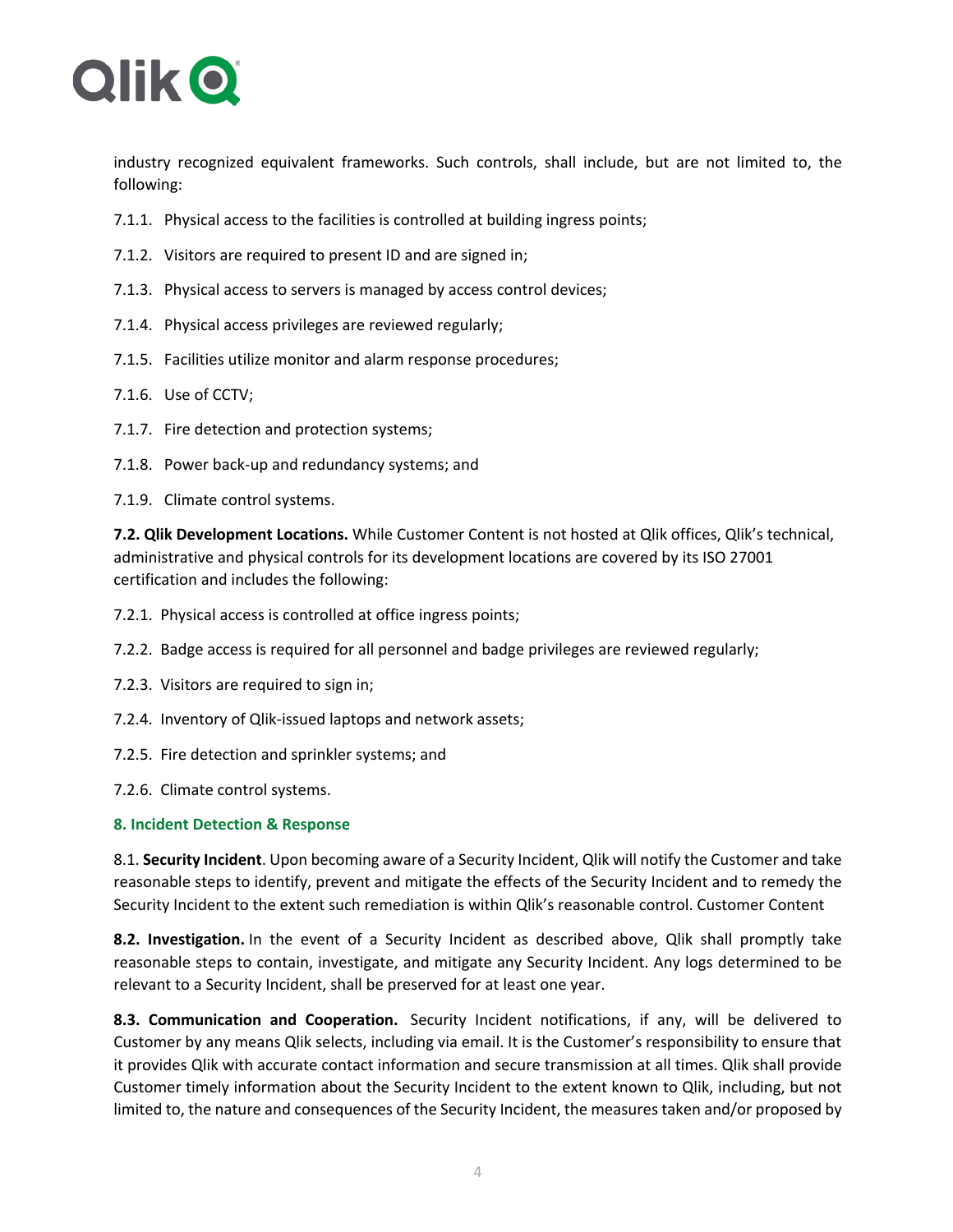

Qlik to mitigate or contain the Security Incident, the status of Qlik's investigation, a contact point from which additional information may be obtained, and the categories and approximate number of data records concerned. Notwithstanding the foregoing, Customer acknowledges that because Qlik personnel may not have visibility to the content of Customer Content, it may be unlikely that Qlik can provide information as to the particular nature of the Customer Content impacted, or where applicable, the identities, number, or categories of affected data subjects. Communications by or on behalf of Qlik with Customer in connection with a Security Incident shall not be construed as an acknowledgment by Qlik of any fault or liability with respect to the Security Incident.

# **9. Business Continuity and Disaster Recovery**

**9.1 Business Continuity Plan/Disaster Recovery Plan.** As it relates to Qlik Cloud, Qlik is prepared to handle large business disruptions with its corporate business continuity program, which is driven by a Business Continuity Policy (BC Policy) and a Business Continuity Plan (BCP). BCP's are reviewed on an annual basis to confirm they are in accordance with the established policies and procedures. Qlik maintains a disaster recovery plan (DRP) to help ensure continued availability. The DRP is tested at least annually -date. Data backups are managed by a Cloud Infrastructure Provider to ensure redundancy. Primary and secondary backups are daily incremental and are encrypted in transit (SSL/TLS 1.2) and at rest (AES-256). Backups are retained in accordance with Qlik's internal Data Retention Policy.

# **10. Deletion of Customer Content**

**10.1. By Customer.** Qlik Cloud provides Customer controls for the deletion of Customer Content.

**10.2. By Qlik.** Subject to applicable provisions of the Agreement and deletion of primary data by Customer, upon the later of (i) expiration or termination of the Agreement and (ii) expiration of any posttermination "**retrieval period**" set forth in the Agreement, Qlik shall delete backups of Customer Content within 30 days.

### **11. Customer Rights & Shared Security Responsibilities**

### **11.1. Customer Audit and Inquiry Rights.**

**11.1.1.** Upon written request and at no additional cost to Customer, Qlik shall provide Customer, and/or its appropriately qualified third-party representative (collectively, the "**Auditor**"), access to reasonably requested documentation evidencing Qlik's compliance with its obligations under this Security Addendum in the form of, as applicable, (i) Qlik's ISO 27001 certificate, (ii) Qlik's SOC 2 Type II audit report and SOC 1 Type II audit report (iii) Qlik's most recently completed industry standard security questionnaire, such as a SIG or CAIQ, and (iv) architecture and technical overview documentation for the Service (collectively, "**Audit Reports**"). Audit Reports are considered Qlik's Confidential Information.

**11.2. Shared Security Responsibilities.** Without diminishing Qlik's commitments in this Security Addendum, Customer agrees: